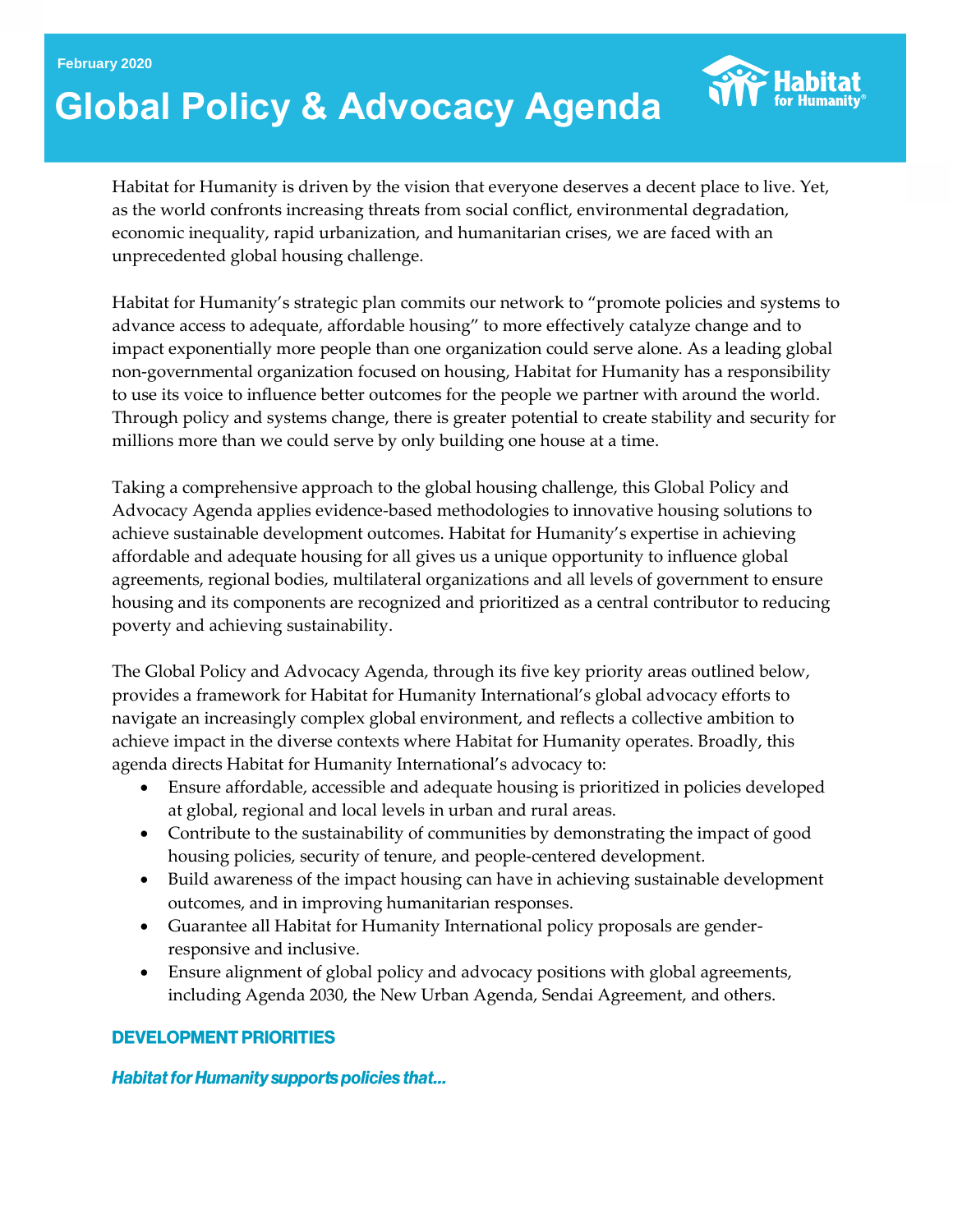#### 1. Ensure access to adequate housing options for all

As defined by the United Nations, there are seven components of adequate housing,<sup>1</sup> which Habitat for Humanity advances through its global programs and advocacy initiatives. Globally, the definition of adequacy has been accepted and institutionalized through various global declarations, conventions, and plans of action.<sup>2</sup> Additionally, adequacy of housing is also a central component of the Sustainable Development Goals, as captured in SDG 11. An adequate home can have transformational impact on individuals and communities because home is a safe place to foster stability, security, and opportunity for its residents. In January 1996, Habitat for Humanity International's board of directors declared its commitment to the provision of adequate housing for everyone. Adequacy remains at the heart of the global strategic frameworks as we seek to build sector impact globally through policy and systems change.

#### **Example policy solutions**

 $\overline{\phantom{a}}$ 

- Expand the permanent affordable housing stock through a full range of rental and homeownership options
- Ensure affordability and access to basic services  $-e.g.,$  water, sanitation and energy
- Promote comprehensive housing approaches incorporating livelihoods, transit, safety and health needs
- Increase adequacy of existing housing through slum upgrading and incremental building
- Reduce regulatory barriers and develop stronger land governance and administrative systems

#### 2. Expand affordability through housing finance options

Today, approximately 1.6 billion people live in substandard housing, and 93 percent of all adults do not have access to housing finance options.<sup>3</sup> Formal financial services are ineffective in reaching people in the world's poorest places due to their high eligibility requirements, such as requiring collateral, high fees or steep down payments. Most low-income households face barriers in accessing funding—including subsidized mortgages—from formal financial institutions. In developing and developed countries, inadequate legal frameworks and the lack of incentives for the provision of social housing have decreased the supply of housing and increased rents to unaffordable levels. Policymakers at all levels must recognize the need to

 $<sup>1</sup>$  The United Nations' definition of adequate housing has seven components including: legal security of tenure and protection</sup> against forced evictions; availability of services, material, facilities, and infrastructure; affordability; habitability; accessibility; location; and cultural adequacy.

<sup>2</sup> International human rights law recognizes everyone's right to an adequate standard of living, including adequate housing. Adequate housing was recognized as part of the right to an adequate standard of living in the 1948 Universal Declaration of Human Rights and in the 1966 International Covenant on Economic, Social and Cultural Rights. The Vancouver Declaration on Human Settlements (1976), Agenda 21 (1992), the Istanbul Declaration on Human Settlements (1996), the Habitat Agenda (1996 - the outcome of Habitat II) and the Millennium Declaration and Millennium Development Goals (2000), also helped clarify various aspects of the right to adequate housing and reaffirmed States' commitments to its realization. Governments committed to the right to adequate housing in the SDGs through SDG 11.1 and in the New Urban Agenda, "…the progressive realization of the right to adequate housing for all as a component of the right to an adequate standard of living." <sup>3</sup> The World Bank. "Housing for All by 2030." May 2016; http://www.worldbank.org/en/news/infographic/2016/05/13/housingfor-all-by-2030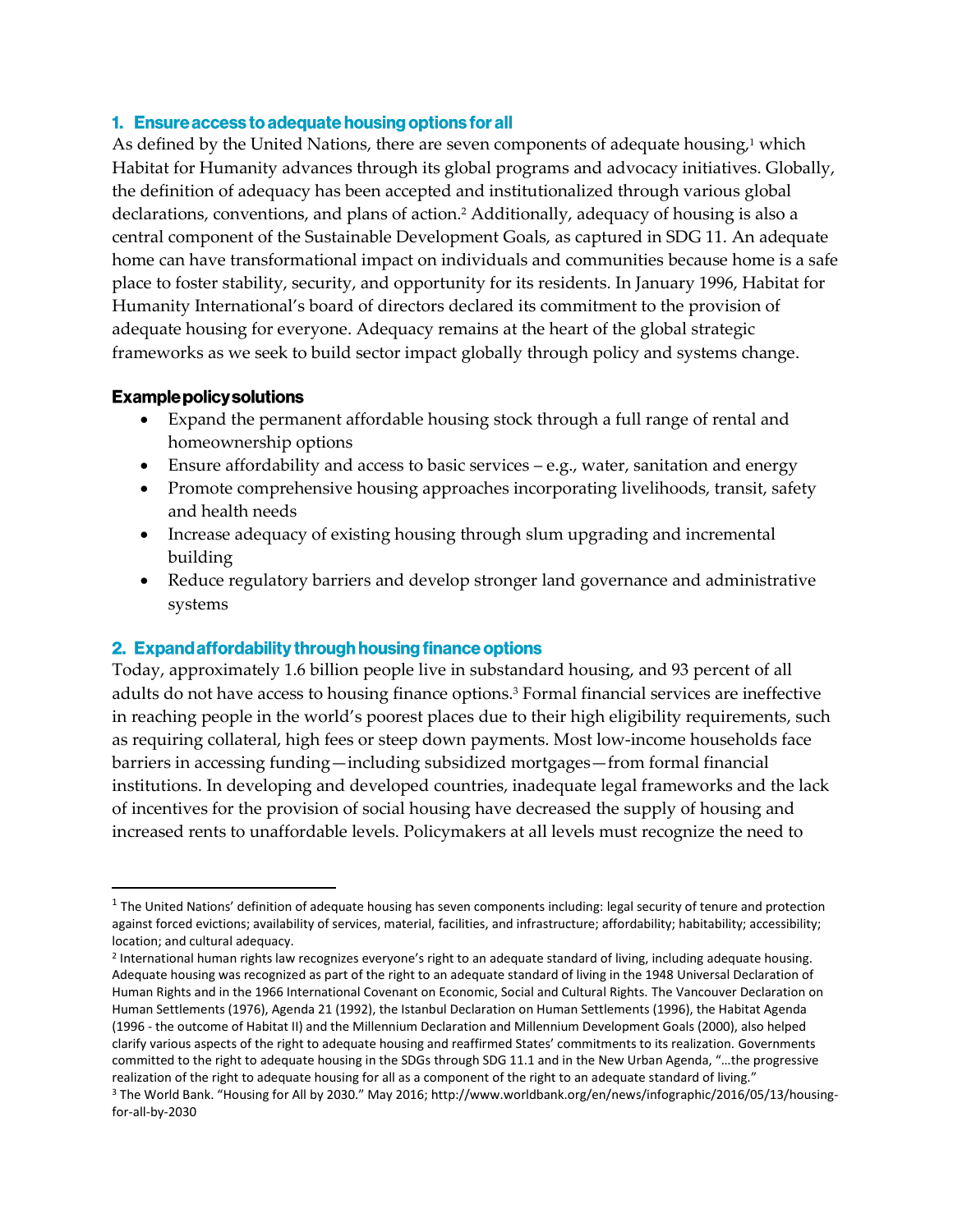provide housing finance solutions to reduce the housing deficit and provide a variety of options to enable access for all to affordable, safe and adequate housing.

#### **Example policy solutions**

- Promote subsidies to improve access to affordable housing and rental properties and units
- Promote and incentivize inclusive access to finance for housing
- Reduce regulatory barriers and improve efficiencies to develop financing options for housing
- Promote access to microfinance and other flexible lending instruments for incremental building and home improvement
- Incentivize public-private investment in infrastructure that supports housing development

# 3. Promote secure tenure rights and equitable access to land for shelter within the continuum of land rights

Secure tenure – the right to feel safe in one's own home, to control one's own housing environment, and the right to not be arbitrarily or forcibly evicted – is vital for families to be able to enjoy the full spectrum of housing rights and benefits. Insecure tenure often lies at the heart of poverty housing, depriving residents of even the most basic physical, economic and psychological security that comes with adequate housing. Rules of tenure define how access to the housing environment is allocated, transferred, controlled and managed. Secure tenure rights and equitable access to land have been foundational to the Solid Ground campaign, a global advocacy campaign of Habitat for Humanity, and must continue as a key thematic priority. Additionally, land tenure and land rights are critical components when considering the housing microfinance sector.

# **Example Policy Solutions**

- Ensure strong land governance and administration frameworks
- Endorse a continuum of land rights approach that embraces a plurality of land rights to increase household stability, investment and security of tenure
- Promote the social function of land and policies that prevent arbitrary forced evictions
- Promote policies that create access to land-based finance and housing markets for the poor
- Influence customary practices and discriminatory laws that exclude women and vulnerable groups/marginalized communities from owning, possessing and inheriting land and property

# 4. Enable stakeholder engagement and participatory processes in development of housing and land policies

Having an inclusive stakeholder process that incorporates the priorities, needs, experiences, and voices of citizens and communities is a key policy focus in achieving global agreements such as the Sustainable Development Goals, New Urban Agenda, Sendai Framework, etc. Specifically, people living in poor conditions, women and vulnerable or marginalized groups must be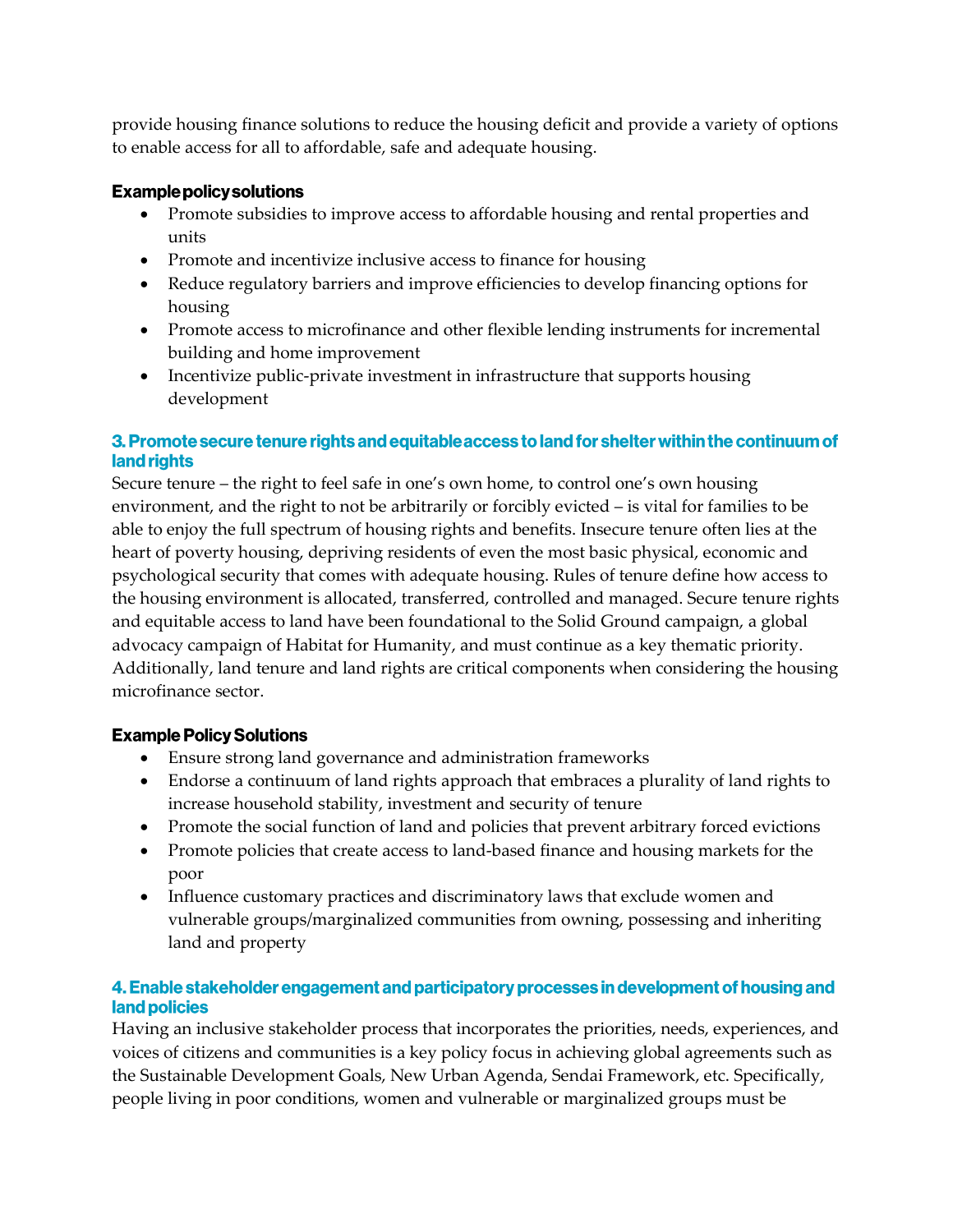included and consulted in decision-making processes at all levels of government. Communities know their unique needs and should play a critical role in defining their future. Coalitions, networks and partnerships at all levels and platforms for civic engagement provide broader expertise, and diverse constituencies, including PPPPS, or public/private/people/partnerships. Coalitions and networks are also spaces to convene best practices, which can play an important role in reducing poverty, serving adequate and affordable housing needs, access to land and other key themes. By joining with community members and stakeholders, we can build consensus and local capacity to address these common issues in achieving housing and land policies.

# **Example policy solutions**

- Ensure policies are in place to enable feedback to local government officials on urban plans
- Promote government engagement with citizens and stakeholders when framing housing and land policies and laws at all levels
- Recognize and incorporate community data collection and community mapping to inform government decision making
- Integrate community feedback in urban, financial and housing plans
- Promote stakeholder engagement through formal platforms and communities of practice to address the sustainable development of cities and communities

# **HUMANITARIAN PRIORITIES**

# We support policies that...

# 1. Foster resilient and responsive communities through housing

Resilience is the ability to prepare and plan for, absorb, respond, recover from, and, more successfully, adapt to adverse events. Disaster resilience is "the ability to manage change by maintaining or transforming living standards in the face of shocks or stresses–such as earthquakes, drought or violent conflict–without compromising [a community's] long-term prospects."<sup>4</sup> Enhanced resilience allows better anticipation of disasters and better planning to reduce disaster losses, rather than waiting for an event to occur and paying for it afterwards. Informal settlements in developing country contexts can be particularly vulnerable to disasters because, in addition to their precarious locations, the homes often do not comply with construction and safety standards. Building disaster resilience into community planning and housing infrastructure reduces vulnerabilities, which can mitigate potential damage to both people and infrastructure. Additionally, people affected by conflict, including internally displaced people, refugees and migrants, are also in need of safe, adequate, affordable and healthy homes as they recover from displacement, in the short term and in protracted contexts. Policymakers need to support and promote policies that address community needs and engage the communities themselves in the planning, resettlement, reconstruction and recovery.

# **Example policy solutions**

 $\overline{a}$ <sup>4</sup> United Kingdom Department for International Development (2011), Defining Disaster Resilience: A DFID Approach Paper. Department for International Development. p. 6. Available at: [http://www.fsnnetwork.org/sites/default/files/dfid\\_defining\\_disaster\\_resilience.pdf](about:blank)